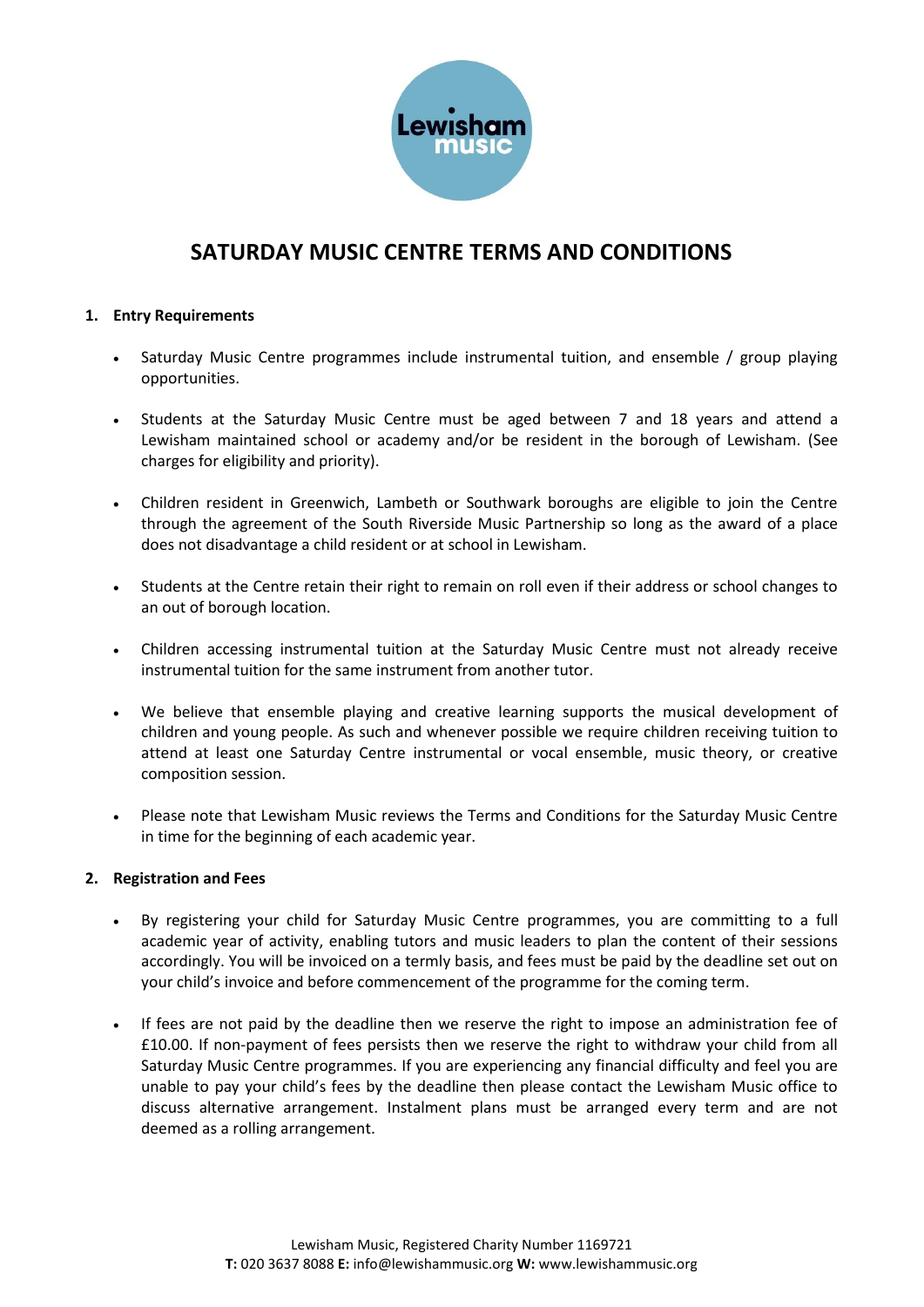- Charges will not be refundable for any absence or short-term illness. In the case of long-term health problems, please contact the office as soon as possible. Charges are payable as set out on the current charges document.
- There is a 25% discount available for siblings taking part in any Lewisham Music After School Ensemble, holiday course or Saturday Music Centre programme. One sibling with the highest overall fees will pay full cost and the discount will be applied to all other siblings whose overall fees are the lowest.
- If your child wishes to register for a new Saturday Music Centre programme at any point during term then this must be agreed by the Head of the Saturday Centre.
- Registration for tuition on a second instrument is not possible where there is a high demand for instruments (piano, drums, and guitar for example).
- We will endeavour, at all times, to provide the following number of sessions per term. If for whatever reason, we are unable to fulfil this obligation then we will refund your fee on a pro rata basis:
	- $\circ$  9 sessions a term for children registered for instrumental / vocal ensembles with an end of term concert in Week 10.
	- o 9 sessions a term for children registered for instrumental tuition and music theory sessions.
	- o 9 sessions a term for children registered for the Creative Composition group. This group will perform in the Week 10 concert when it is practical to do so. When it is not, their music will be shared with parents during the Week 9 session.

# **3. Withdrawal from Programmes**

- If your child wishes to withdraw from the Saturday Music Centre or from any specific Saturday Music Centre programme then notice must be given **by half term** for the programme to be terminated at the beginning of the following term. Please confirm this in writing by emailing Lewisham Music a[t info@lewishammusic.org.](mailto:info@lewishammusic.org)
- It is not possible to withdraw child/ren from Saturday Music Centre programmes mid-term and fees cannot be refunded.
- If notice is given at the start of term, you will be invoiced for half of the full term's cost.

# **4. Termination or Alteration of Programmes by Lewisham Music**

- We reserve the right to cancel Saturday Music Centre programmes if circumstances change that are beyond our control. Fees will be refunded in these instances.
- If, through no fault of Lewisham Music, your child's ensemble/group size falls below the prescribed number for the programme, we will endeavour to find suitable replacement children. However, if this is not possible then charges may need to be increased or the group may be closed. If a group is closed then fees will be refunded on a pro rata basis.

#### Group Instrumental Tuition at the Saturday Music Centre

• Group instrumental tuition is being phased out at the Saturday Music Centre, and as such empty spaces which become available in current tuition groups will not be filled by new students.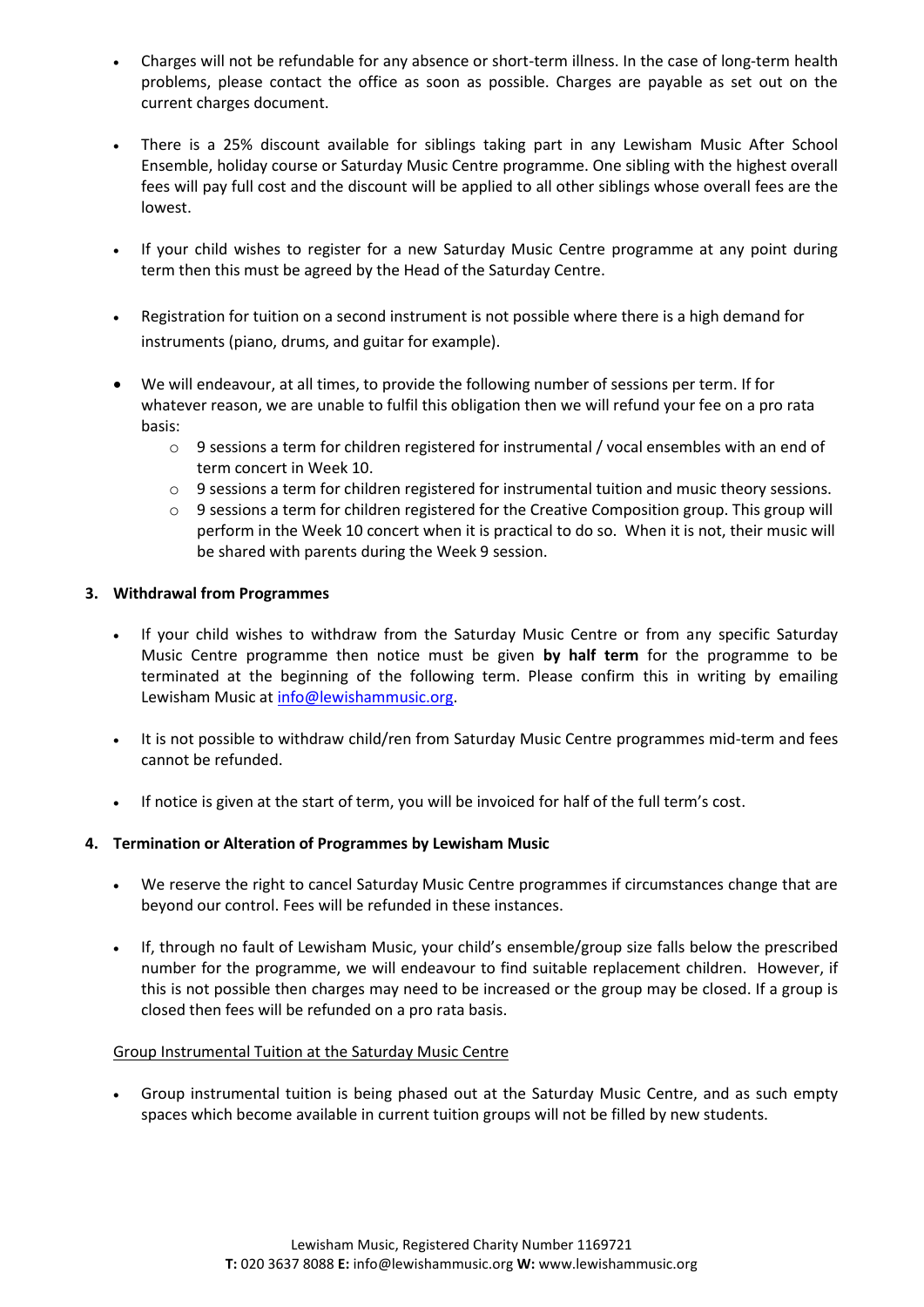- When the number of children in a tuition group falls below the prescribed number (two), the remaining child will be offered: (1) a half hour individual lesson at the advertised rate for individual tuition; or (2) a fifteen minute individual lesson at the advertised rate for group tuition.
- Group tuition opportunities are only suitable for children up to Grade 3 standard or equivalent. When this level is reached, your child will be required to move to a half hour individual lesson at the advertised fee (remissions available).

### 5. **Instrument Hire**

- Instruments can be hired from the Lewisham Music on completion of an instrument loan contract. Hire charges are payable as set out on the current charges document. Please note that instruments are not insured by Lewisham Music once the loan contract has been signed and the instrument leaves the possession of Lewisham Music. It is recommended that parents/carers arrange suitable 'all-risks' insurance.
- Instrument hire is only available where it is relevant to your child's participation in a Saturday Music Centre programme.
- Some specialist instruments are available for hire for young people playing in bands and ensembles by arrangement with the band leader.
- If your child leaves the Saturday Music Centre, the instrument/s loaned through Lewisham Music must be returned on the last day of attendance or within 2 weeks by arrangement with the Lewisham Music office. Failure to return an instrument no longer on loan as part of a Lewisham Music programme may incur charges for replacing the instrument, this will be invoiced to you at the current purchase rate.
- Lewisham Music cannot take responsibility for your child's instrument when attending the Saturday Music Centre.
- Please see the instrument loan contract for full Terms and Conditions.

# **6. Behaviour and Conduct by Saturday Centre Music Students and Families**

- Access to Saturday Music Centre programmes is provided on the condition that your child attends regularly, practices regularly as directed by the tutor / group leader, and that if required, any necessary syllabus is purchased for your child as recommended by the tutor.
- Your child cannot progress adequately and reach high standards of attainment if they are persistently absent. We reserve the right to exclude the child from Saturday Music Centre programmes if attendance is poor.
- You must inform your child's tutor or the Lewisham Music office of any known absences in advance and we would expect in these exceptional circumstances that a legitimate reason be given. Should your child not be able to attend the Saturday Music Centre at any point during the term then please contact the Lewisham Music office as soon as possible on 020 3637 8088 (Monday to Friday) or 07464 352893 (Saturday).
- All students are expected to arrive at the Centre ten minutes prior to their first class. Students who are persistently late may be excluded from their programmes.
- Children in Year 4 or below should not travel to or from the Centre without a responsible adult.